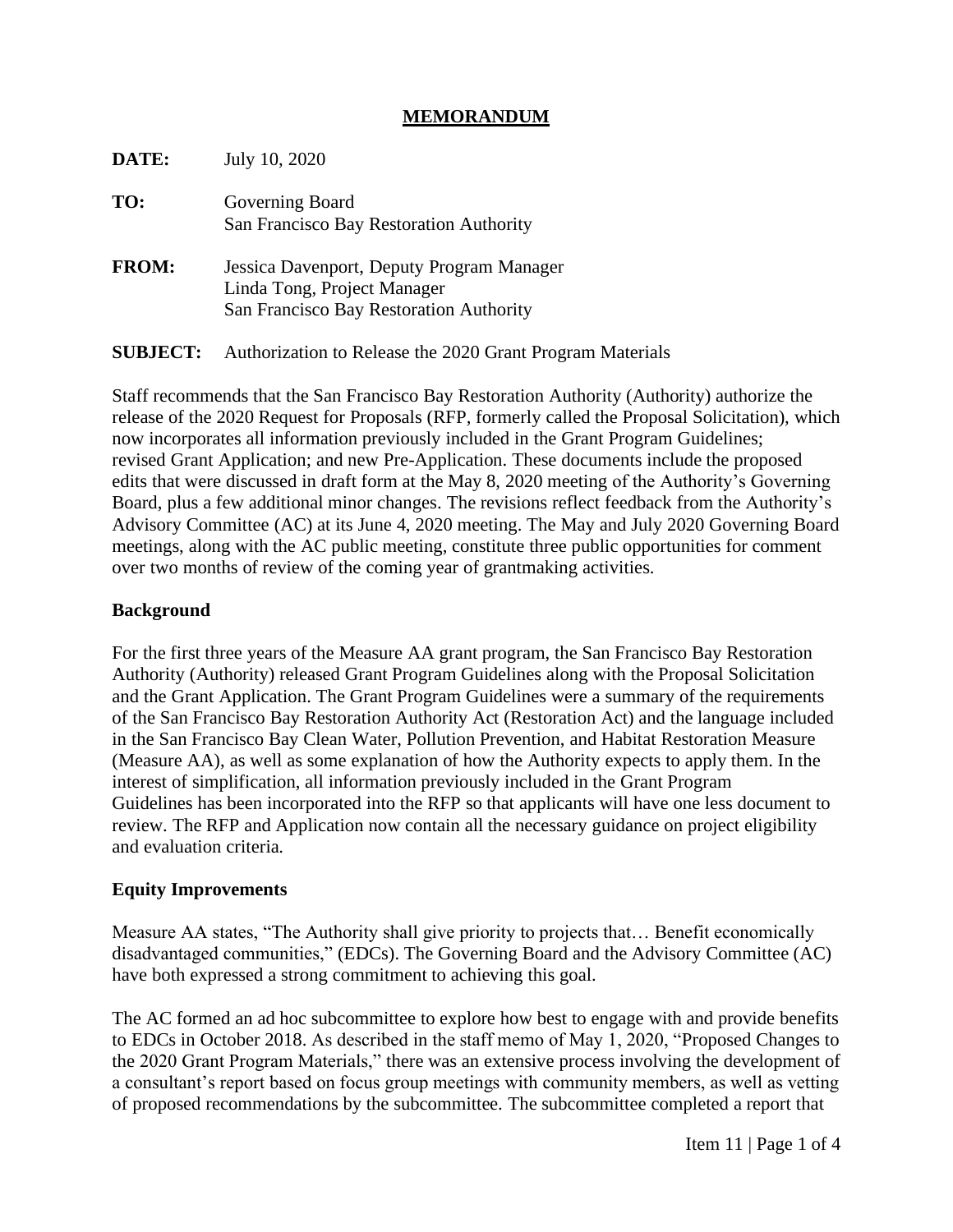categorized recommendations as "Near-Term – 6-12 Months", "Short-Term – 1-2 Years", and "Long-Term – 3-5 Years". The AC adopted the Near-Term Recommendations in October 2019 and adopted the Short-Term and Long-Term Recommendations in June 2020. The proposed changes to the grant program materials are primarily focused on responding to the AC's Near-Term Recommendations on improving equity in the grant program. The following is a list of the recommendations relevant to the grant program materials and how staff has addressed them.

| <b>AC Recommendation</b>                                                                                                                                                                                                                        | <b>Staff Response</b>                                                                                                                                                                                                                                                                                                                                                                                                                                                                                                                                                                                                                                                             |
|-------------------------------------------------------------------------------------------------------------------------------------------------------------------------------------------------------------------------------------------------|-----------------------------------------------------------------------------------------------------------------------------------------------------------------------------------------------------------------------------------------------------------------------------------------------------------------------------------------------------------------------------------------------------------------------------------------------------------------------------------------------------------------------------------------------------------------------------------------------------------------------------------------------------------------------------------|
| Request a Letter of Inquiry prior to<br>submitting grant application.                                                                                                                                                                           | Staff has drafted a Pre-Application (Attachment 1). Use of<br>the Pre-Application is optional, but strongly recommended,<br>and it will help inform staff's consultation with the project<br>proponent. In the consultation, staff will<br>provide an assessment of whether the project is eligible for<br>Authority funding. If so, staff will provide advice<br>on whether to submit a full application for the grant round<br>or work collaboratively with staff on a full<br>project proposal for the Community Grants Program. If the<br>project is not eligible for Authority funding, staff will<br>provide suggestions on how it could be modified to become<br>eligible. |
| Amend scoring criteria to show<br>stronger nexus/relationships with<br>EDCs.                                                                                                                                                                    | Staff has revised the scoring criteria to set aside 20 points<br>out of 40 in the "Likelihood of Success" section for the<br>project's level of meaningful community involvement<br>and benefits and/or innovative partnerships.                                                                                                                                                                                                                                                                                                                                                                                                                                                  |
| Create a document with a basic<br>template of what's expected of<br>applicants with examples of what a<br>competitive proposal looks like and<br>how to implement the scoring<br>criteria in order to help clarify<br>eligibility requirements. | Staff will release this document when releasing the RFP.                                                                                                                                                                                                                                                                                                                                                                                                                                                                                                                                                                                                                          |
| Create an application checklist for<br>the applicants with a<br>roadmap/blueprint of what they<br>need to have ready in order to fulfill<br>the grant criteria written in plain<br>and accessible language.                                     | The grant application has always included a checklist. The<br>checklist has been edited to improve clarity.                                                                                                                                                                                                                                                                                                                                                                                                                                                                                                                                                                       |
| Begin simplifying language<br>and phrasing in Measure AA<br>grant program materials.                                                                                                                                                            | Grant Program Guidelines and RFP were combined<br>into a single document.<br>Language in RFP and application was simplified and<br>clarified.<br>Questions that resulted in repetitive answers were<br>combined.                                                                                                                                                                                                                                                                                                                                                                                                                                                                  |
| Require or encourage<br>project applicants to engage<br>communities, with a focus on                                                                                                                                                            | The grant application was revised to ask how the project<br>will seek community involvement and what community<br>benefits it is expected to provide. The application checklist                                                                                                                                                                                                                                                                                                                                                                                                                                                                                                   |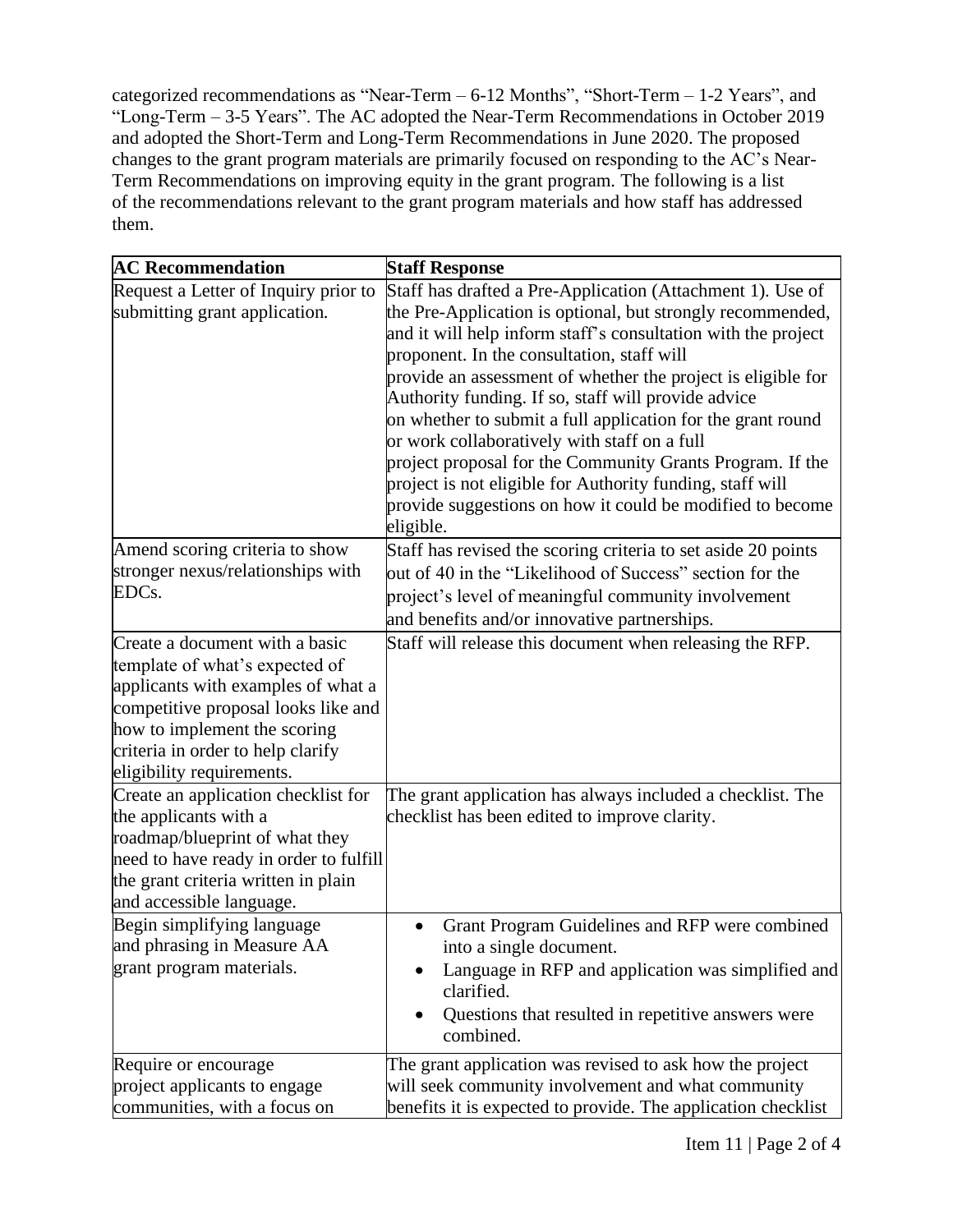|                                 | disadvantaged communities during includes the option to include support letters from |
|---------------------------------|--------------------------------------------------------------------------------------|
| or prior to the design process. | community representatives.                                                           |
|                                 |                                                                                      |

At the June 5, 2020 AC meeting, AC members expressed varying opinions regarding whether 20 points for community involvement or innovative partnerships was appropriate or excessive. Those who thought 20 points was excessive expressed concern that this would result in low scores for projects in rural areas. Those who thought that 20 points was appropriate noted that it is important to reach out to the surrounding community and to engage people, especially youth, in order to encourage stewardship. It was also noted that proponents of projects in more rural areas or that are not directly adjacent or within EDCs have the option to bring community members to the restoration site to add a community involvement component. In addition, staff notes that there are other ways to earn points in this categories through innovative partnerships. As defined in the RFP, for the purposes of this grant program, an innovative partnership is defined as two or more stakeholder groups working together creatively to develop and implement a multi-benefit project. Innovative partnerships could be collaboration between community-based non-profit organizations; environmental non-profit organizations; federal, state, local, and tribal governments; health care providers; faith-based organizations; philanthropies; civic organizations; educational institutions; arts organizations, local businesses, or others.

# **Summary of Proposed Edits**

In addition to the changes described above, the following edits are proposed. Compared to the May 8, 2020 version of the grant program materials, there are three new proposed edits, indicated as "**NEW:** below: two new edits to the RFP and one new edit to the application.

# Proposed Edits to the RFP:

- **NEW:** Add definition of "innovative partnerships."
- **NEW:** Add dates for the release of the RFP and deadline for submission of applications.
- Adjust release date from September to July to match the Governing Board's schedule for potential approval.
- I. Introduction: Condense to only contain information applicants need. Include mention of Grant Round vs. Community Grants Program.
- II. Eligibility and Required Criteria: Clarify wording, simplify footnotes, and move detailed information to Appendix.
- III. Solicitation Priorities: Remove footnote on geographic distribution of projects since this information does not determine whether an applicant should apply.
- IV. Grant Application Process and Timeline: Update schedule and add section on Optional Pre-Application. Under Grant Application add that applicants may include support letters to demonstrate community support for their project.
- V. Application Review and Evaluation: Clarify and condense language. Modify Scoring Criteria table based on updated Grant Application questions and on updated criteria for Project's Likelihood of Success.
	- o 20 points: Applicant's capacity and resources to complete and maintain project
	- o 20 points: Project's level of community involvement and benefits, and/or innovative partnerships
- VI. Additional Information: Condense language.